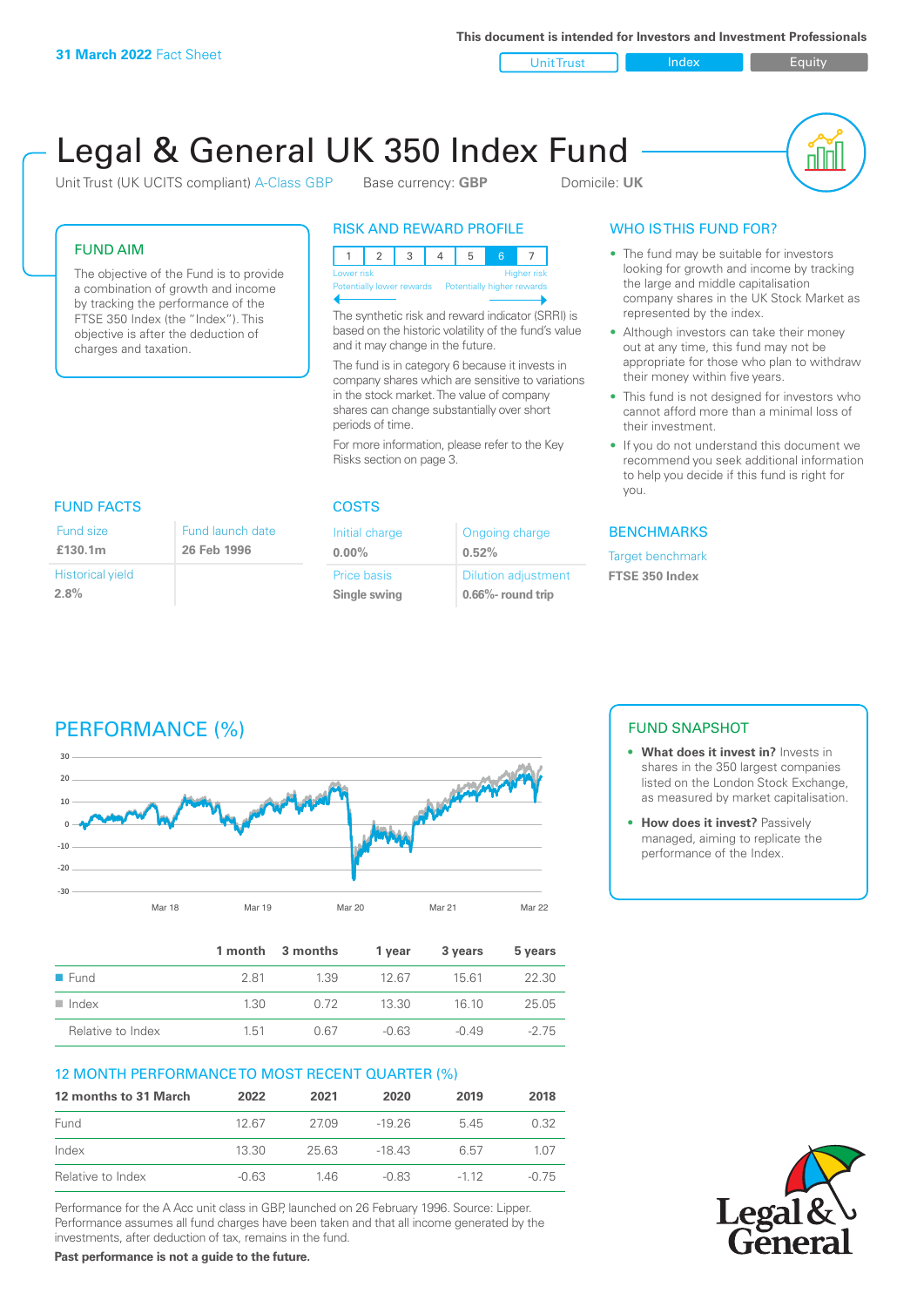# Legal & General UK 350 Index Fund

Unit Trust (UK UCITS compliant) A-Class GBP

## PORTFOLIO BREAKDOWN

All data sources are a combination of LGIM and the Fund Accountant unless otherwise stated. Totals may not sum to due to rounding. In order to minimise transaction costs, the Fund will not always own all the assets that constitute the index and on occasion it will own assets that are not in the index. The number of fund holdings can also differ from the index due to corporate events and proxy holdings.



#### SECTOR (%)

| $\blacksquare$ Financials  | 21.6 |
|----------------------------|------|
| ■ Consumer Staples         | 15.1 |
| $\blacksquare$ Industrials | 12.0 |
| $\blacksquare$ Health Care | 11.3 |
| ■ Consumer Discretionary   | 10.7 |
| $\blacksquare$ Energy      | 10.0 |
| ■ Basic Materials          | 9.1  |
| $\blacksquare$ Utilities   | 3.7  |
| ■ Real Estate              | 3.0  |
| Telecommunications         | 2.2  |
| ■ Technology               | 1.4  |
|                            |      |

#### COUNTRY (%)

United Kingdom 100.0

#### MARKET CAPITALISATION (%) TOP 10 ISSUERS (%)

| ■ Large            | 68.7 |
|--------------------|------|
| $\blacksquare$ Mid | 21.3 |
| ■ Small            | 9.9  |
| ■ Undefined        |      |

■ Top 10 issuers 40.7% ■ Rest of portfolio 59.4% No. of holdings in fund 356 No. of holdings in index 350

| Shell                    | 67  |
|--------------------------|-----|
| AstraZeneca              | 66  |
| <b>HSBC Holdings</b>     | 46  |
| Diageo                   | 38  |
| Unilever                 | 3.8 |
| GlaxoSmithKline          | 3.5 |
| British American Tobacco | 3.1 |
| <b>BP</b>                | 3.0 |
| Rio Tinto                | 2.9 |
| Glencore                 | 27  |
|                          |     |



The Index Fund Management team comprises 25 fund managers, supported by two analysts. Management oversight is provided by the Global Head of Index Funds. The team has average industry experience of 15 years, of which seven years has been at LGIM, and is focused on achieving the equally important objectives of close tracking and maximising returns.